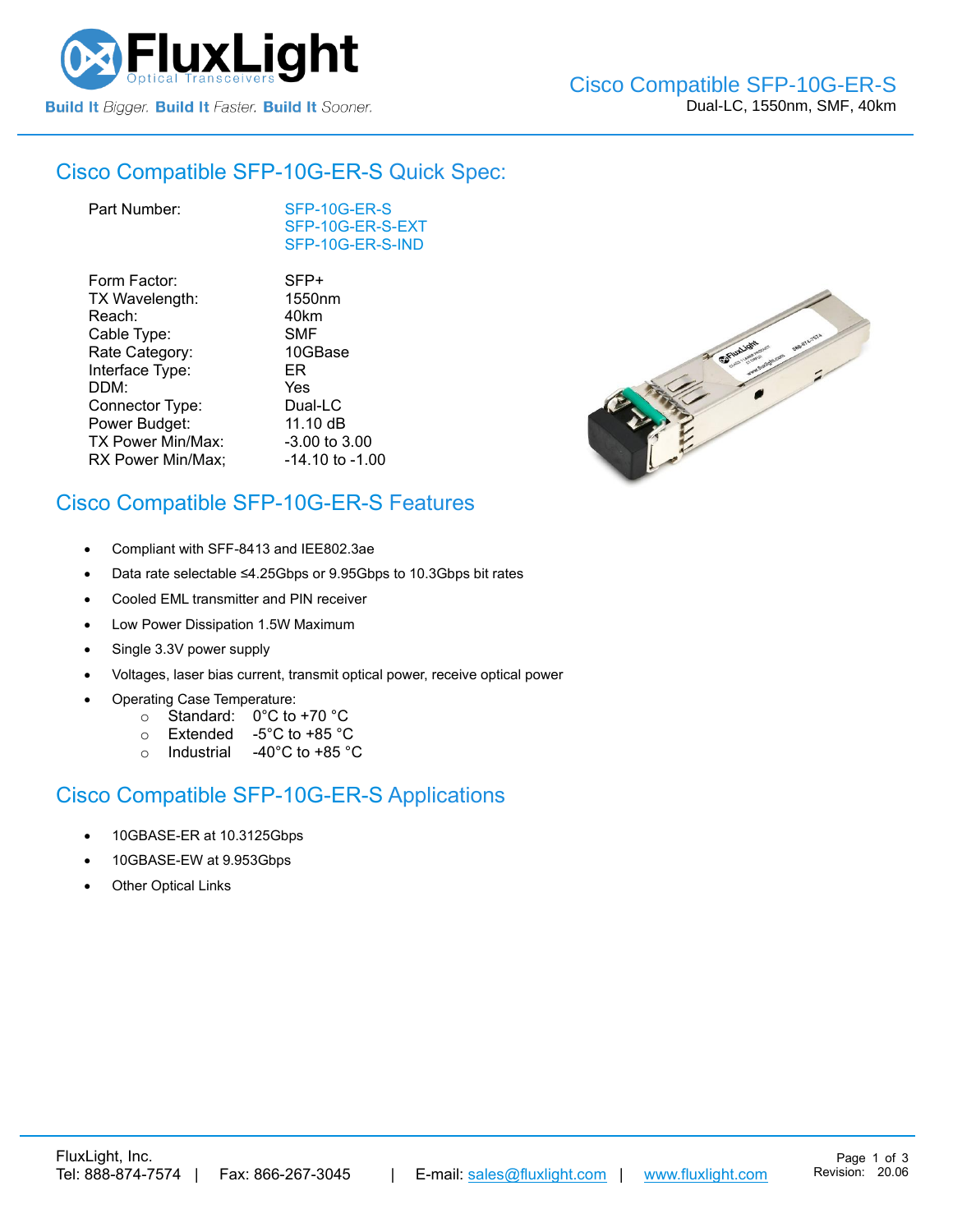

**Build It Bigger. Build It Faster. Build It Sooner.** 

### Electrical Characteristics (Condition: Ta=TOP)

| <b>Parameter</b>                  | <b>Symbol</b> | Min.        | <b>Typ</b> | Max.      | <b>Unit</b> | <b>Notes</b>                          |
|-----------------------------------|---------------|-------------|------------|-----------|-------------|---------------------------------------|
| CML Inputs (Differential)         | Vin           | 150         |            | 1200      | $mV$ p-p    | AC coupled inputs                     |
| <b>Supply Current</b>             | <b>ICC</b>    |             |            | 300       | mA          |                                       |
| Input Impedance (Differential)    | Zin           | 85          | 100        | 115       | ohm         | $\text{Rin} > 100 \text{ kohm } @$ DC |
| Tx_Disable Input Voltage - Low    | VIL           | $\mathbf 0$ |            | 0.8       | V           |                                       |
| Tx Disable Input Voltage - High   | <b>VIH</b>    | 2.0         |            | 3.45      | V           |                                       |
| Tx Fault Output Voltage - Low     | <b>VOL</b>    | $\mathbf 0$ |            | 0.5       | V           |                                       |
| Tx Fault Output Voltage - High    | <b>VOH</b>    | 2.0         |            | $Vcc+0.3$ | V           |                                       |
| <b>CML Outputs (Differential)</b> | Vout          | 350         |            | 700       | mV pp       | AC coupled outputs                    |
| Output Impedance (Differential)   | Zout          | 85          | 100        | 115       | ohms        |                                       |
| Rx LOS Output Voltage-Low         | <b>VOL</b>    | 0           |            | 0.5       | V           |                                       |
| Rx LOS Output Voltage-High        | <b>VOH</b>    | 2.5         |            |           | $\vee$      |                                       |

# Optical Characteristics (Condition: Ta=TOP)

| <b>TX</b>                        |                |                     |                          |                          |                          |                |  |
|----------------------------------|----------------|---------------------|--------------------------|--------------------------|--------------------------|----------------|--|
| <b>Parameter</b>                 |                | <b>Symbol</b>       | <b>Min</b>               | <b>Typ</b>               | <b>Max</b>               | <b>Unit</b>    |  |
| Data Rate                        |                |                     | $\overline{\phantom{0}}$ | 10.3                     | $\blacksquare$           | Gb/s           |  |
| 9µm Core Diameter SMF            |                |                     |                          | 10                       |                          | K <sub>m</sub> |  |
| Centre wavelength                |                | λc                  | 1530                     | 1550                     | 1565                     | nm             |  |
| Output Spectral Width(-20dB)     |                | $\triangle \lambda$ | $\overline{\phantom{0}}$ |                          | 1                        | nm             |  |
| Average Output Power             |                | $P_{\text{out}}$    | $-3$                     |                          | $+3$                     | dBm            |  |
| <b>Extinction Ratio</b>          |                | <b>ER</b>           | 6                        | $\overline{\phantom{0}}$ | $\overline{\phantom{a}}$ | dB             |  |
| Average Power of OFF Transmitter |                |                     |                          |                          | $-30$                    | dBm            |  |
| Side Mode Suppression Ratio      |                | <b>SMSR</b>         | 30                       |                          |                          | dB             |  |
| Input Differential Impedance     |                | Zin                 | 90                       | 100                      | 110                      | Ω              |  |
| <b>TX Disable</b>                | <b>Disable</b> |                     | 2.0                      |                          | $Vcc+0.3$                |                |  |
|                                  | Enable         |                     | $\Omega$                 |                          | 0.8                      | V              |  |
| <b>TX Fault</b>                  | Fault          |                     | 2.0                      |                          | $Vcc+0.3$                |                |  |
|                                  | Normal         |                     | $\mathbf 0$              |                          | 0.8                      | $\vee$         |  |